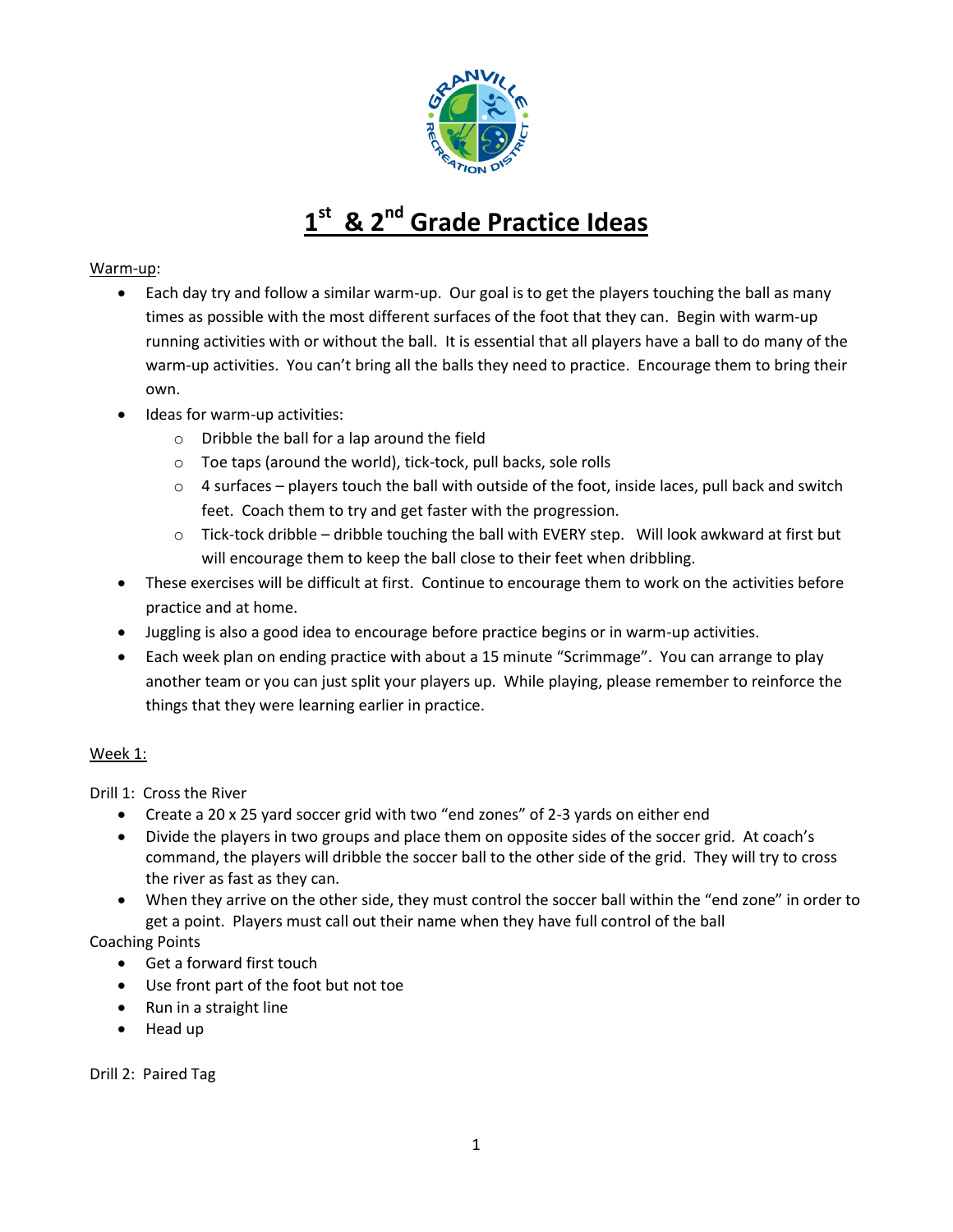• In a 20 x 25 yard grid, pair players up (Tagger and Dribbler) each with soccer balls. The Dribblers are given a 2 second start to get away from the taggers. The tagger dribbling his/her soccer ball tries to tag the dribbler. Once the dribbler is tagged, the roles reverse and the chase starts again.

Coaching points

- Keep the ball close
- Change directions
- Dribble using different surfaces of the foot

Drill 3: Around the Cone:

- Place 3 cones on the field in a line each about 10 yard apart. Repeat with another set of cones about 10 yard away from the first. The set –up will be like the players are running a relay race down the cones.
- The Coach will put the players in teams of two or three players. The first player on the team will run **with the ball** from the first cone to the second cone. At the second cone the player will perform the following:
	- o The first turn the player has go around the cone with the inside of the foot
	- $\circ$  The second turn the player has go around the cone with the outside of the foot
- The player will then continue to the third cone. At the third cone stop the soccer ball: do a drag back or heel turn and dribble straight back to the first cone without stopping at the middle cone.
- When the player reaches the first cone, the next person in line takes their turn

Coaching Points - Dribbling:

- Keep ball close to the feet
- Dribbling using different surfaces of the foot
- Changing speed and direction
- Running with the ball
- Sudden changes of pace
- How to stop the soccer ball
- Decision Making
	- o What foot to use
	- o When and how to stop the soccer ball
	- o Where to go with the soccer ball
- 1v1 attacking and defending
- Protecting the ball

Coaching Points – Around the Cone/ Running with the ball:

- Use front part of the foot
- Run in a straight line
- Head up
- "Chop" around the cone with small movements
- Acceleration after the turn

# Week 2:

Drill 1: Cross Over Dribbling: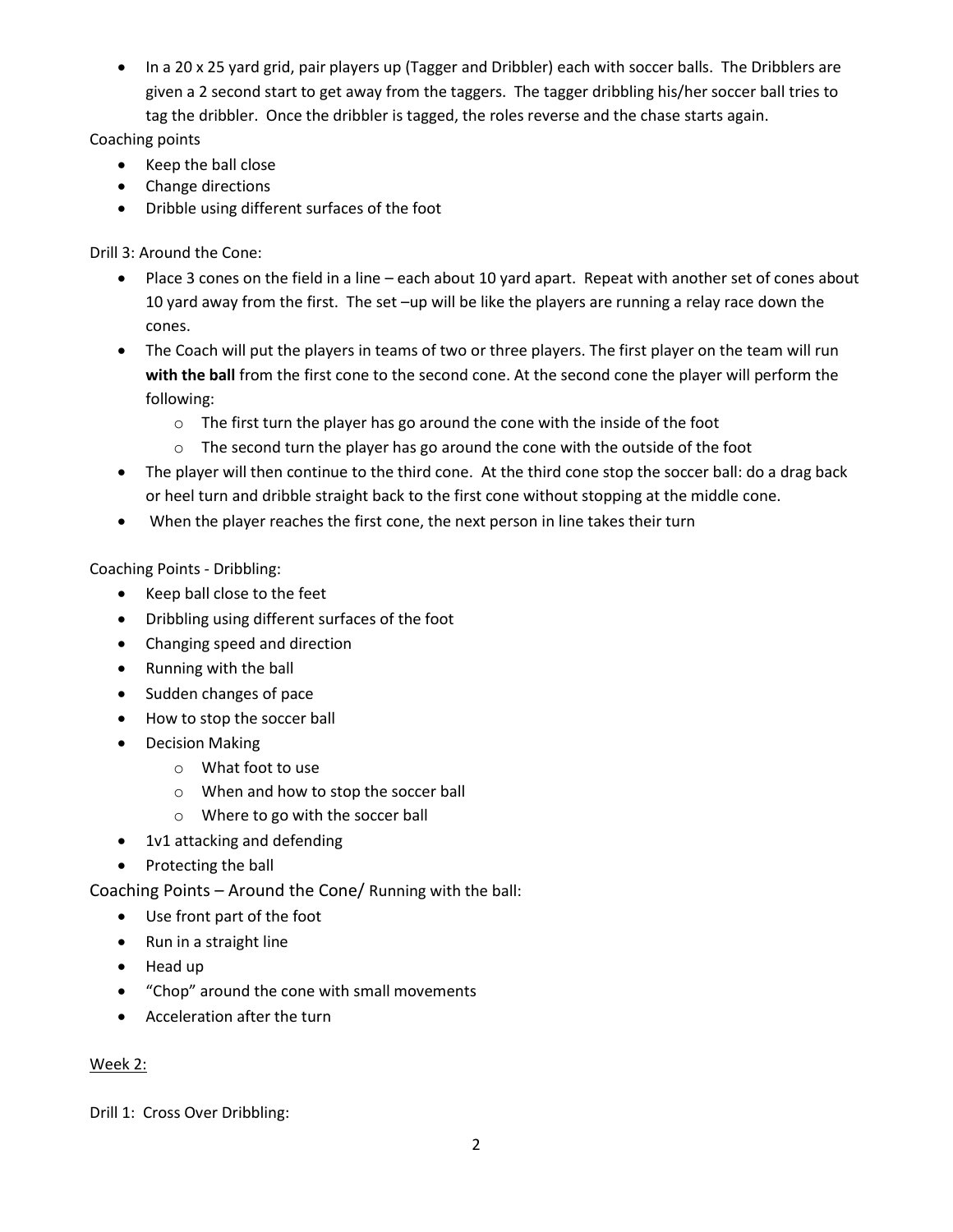- Create a 15 x 20 yard grid. All players need a ball and need to stand somewhere around the perimeter (spread them out). When the coach says **"GO"** the players will try to dribble to the other side of the grid. When they reach the other side, the players turn and dribble back to their spots.
- Variation 2: Have then reach the other side and return to another spot.
- Variation 3: Time the activity and see how many times the players cross over in 30 seconds or a minute. They will need to add time, however, if they lose their ball outside the grid

#### Drill 2: Steal/Shield

Coaches pair up the players with one ball between them. One player starts with the ball and at coach's command his/her partner tries to steal the ball away. The player with the ball should work to keep that players' body in between their opponent and the ball shielding it from the other player. Play 30-45 second "matches". The player who ends with the ball gets a point. If the ball goes out of bounds, one of the players must get it back in play very quickly.

### Coaching points – Steal/sheild

- Body sideways to opponent. Use arm to protect and know where defender is going.
- Knees bent.
- Turn as defender attacks or reaches for the ball.

#### Drill 3: Boston Bulldog

- Divide your playing area (like the Italian flag). The starting zone, the defending zone and the shooting zone.
- Place at least 3 players in the starting zone behind the line (red part of flag). Each player has a ball. Place at least 2 players in the defending zone (white part of flag) and in the shooting zone (green part of flag) place 3 small goals, each 2 Y wide.
- When the coach says go the dribblers will dribble into the defending zone. If they make it past the defenders and into the shooting zone, they will be able to take a shot. The defenders cannot leave the defending zone.
- If the defender gets the ball, the players switch places. Play to 5 goals.

#### Week 3:

Drill 1: Gate Dribbling

- In about a 20 x 25 yard area set up as many "gates" (2 cones about 2 yards apart) as kids minus 1. Players dribble around the area and must dribble through the gates in order to score a point. Players keep track of their own points and the player with the most points after 1 minute wins. Repeat asking the players to beat their score by 1 or more points.
	- a. Coaching considerations: Keep the ball close. Work on changing directions with the ball by "chopping" with the foot. Accelerate after going through a gate. Stress decision-making (which gate) based upon where the other players are on the field.
- Variations: Coaches can have players dribble with only the right or left foot. Can also play "Bandit" gates. Same drill as above except 2-3 players are the "Bandits" on the field and try to take the ball from the other players. When the bandit steals the soccer ball, the player that lost the ball becomes the bandit.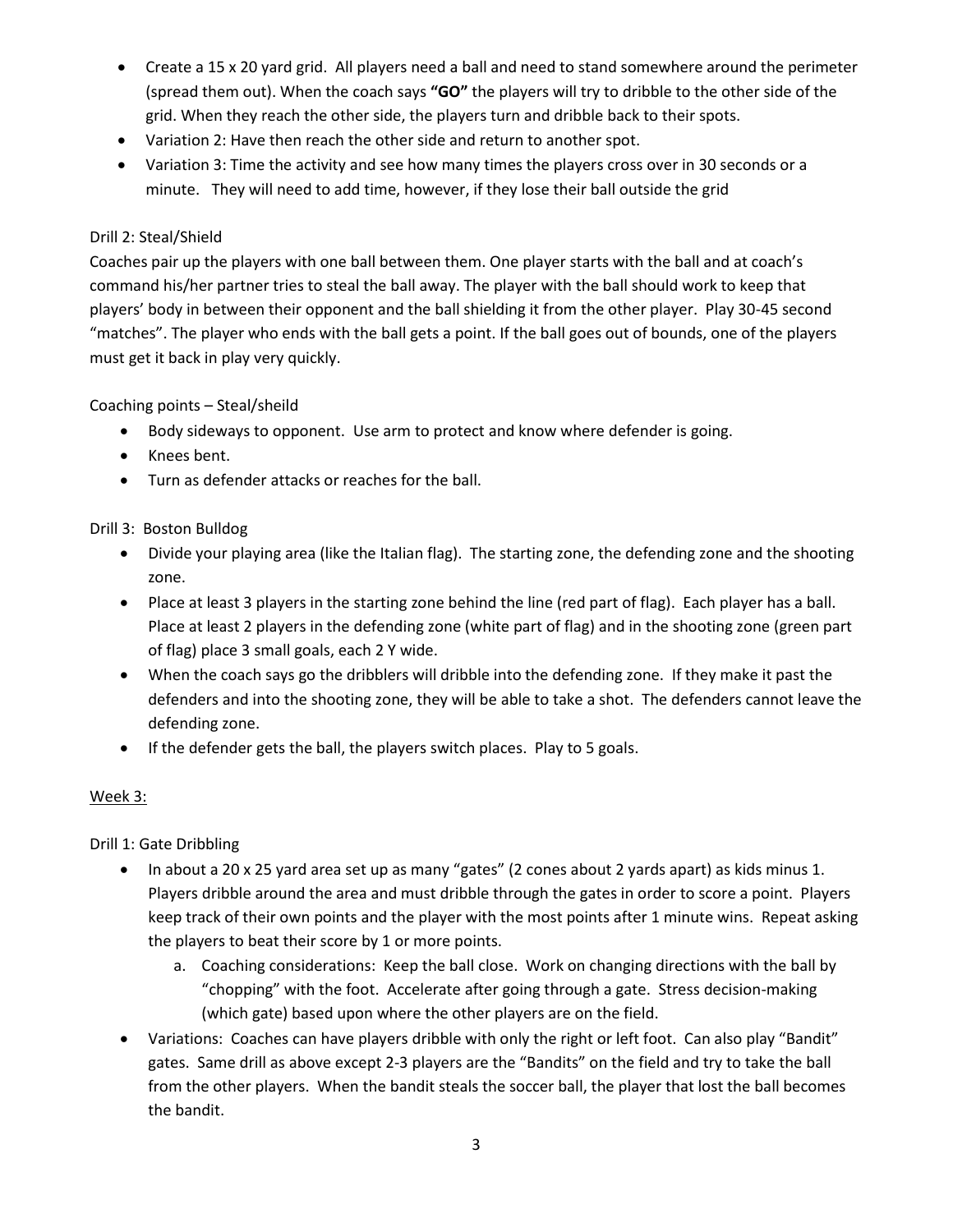• Can also use this drill to practice passing. Pair up players. Each time they pass successfully between the gates to their partner, they get a point.

Drill 2: Freeze Tag:

- All players are dribbling a soccer ball in a 15x20 yard grid. 1-2 players dribble a soccer ball, but they are the freeze monsters. The freeze monsters tag other players who then freeze with the soccer ball above their head. The activity ends when all players are frozen.
- Players can unfreeze each other by tagging them
- Version 2: One coach may be the freeze monster while another is unfreezing players.
- Version 3: Players can unfreeze each other by kicking the ball through their legs.

Drill 3: Bandits:

- Use the same grid you used in Freeze tag except there will be one other square about 5Y square on one of the sides outside of the larger square
- Select 1or 2 players to be the Bandits. The other players have a ball and they are the "dribblers". Their mission is to get the dribblers' ball and bring it to their hideout (the smaller square). The dribbler can take the ball back from the bandit.
- The bandits can dribble the ball or pass the ball into the hideout. If the bandit gets the ball into the hideout, the dribbler becomes a bandit.

### Week 4:

Drill 1: Cross the River

- Create a 20 x 25 yard soccer grid with two "end zones" of 2-3 yards on either end
- Divide the players in two groups and place them on opposite sides of the soccer grid. At coach's command, the players will dribble the soccer ball to the other side of the grid. They will try to cross the river as fast as they can.
- When they arrive on the other side, they must control the soccer ball within the "end zone" in order to get a point. Players must call out their name when they have full control of the ball

Coaching Points

- Get a forward first touch
- Use front part of the foot but not toe
- Run in a straight line
- Head up

Drill 2: Get "Outta" There (1v1):

- The players are divided into two teams, and positioned at either side of the coach outside a 10x15 yard grid with two small goals on each end line. The coach serves a ball into the grid and the players try to gain possession and score on their opponent. If a goal is scored or the soccer ball goes out of bounds, the coach yells "Get outta there" and the next two players come on the field.
- Give the players a time limit for trying to score in order to limit the amount of time the other kids are waiting.

Drill 3: Prison Break

Break a 15Lx20W yard grid into 3, 5 yard sections. (Think of the Italian flag)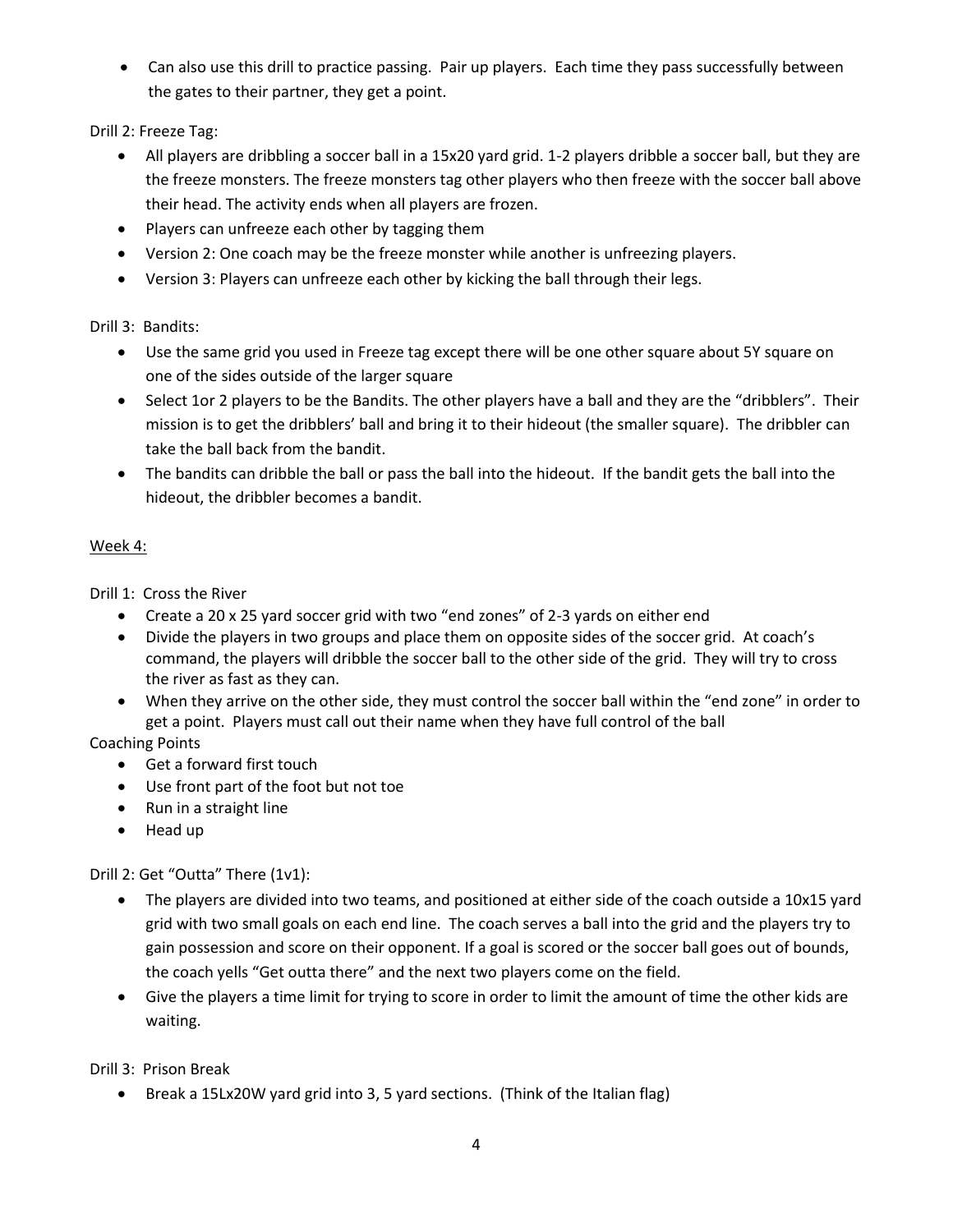- The dribblers will try to escape from the prison by eluding the guards. Place two guards inside the 5x 15 yard area in the middle of the gird (the white area of the flag).
- Place half of the players (prisoners) with a ball at each end of the grid. At coach's command, one group of prisoners (one from each side) will try to dribble across the grid by going by the guards. As soon as one gets to the opposite line the next prisoner waiting in line goes.
- If the guard dispossesses the prisoner he/she becomes a guard.
- The guards must stay within the middle section of the grid as the prisoners are crossing

#### Week 5:

Drill 1: Mine Field

- Coaches set up a cones randomly in a area where there is about 2 yards between each cone
- Players dribble around the cones trying not to hit the cones
- Coaching considerations: Make sure players keep the ball close to their feet and use a "chopping" motion to get move the balls away from the cones

Drill 2: Moving Goal:

- All players are dribbling a soccer ball in a 15x20 yard grid. Two coaches hold a practice vest (penny) between them, forming a goal. The players must try to kick their ball through the goal.
- Coaches: Move around into open space so that the players have to dribble around and kick their ball through a moving target.

Coaching Points - Striking the ball:

- Technique of striking the ball NO TOES laces or instep
- Willingness to kick the ball away from them.
- Players can experiment with how hard to kick the ball.
- Dribbling and striking the ball
- Weight of the pass
- Accuracy of the pass

Drill 3: Capture the Balls:

- Players should be divided into equal teams to play in a grid with each team's home in one of the corners of the grid.
- Soccer balls are in the middle of the grid with all players starting inside their home bases.
- On the coach's command, the players each get one ball. They try to dribble or pass it into their home base. Players can also steal soccer balls from their opponent's home bases and dribble or pass them into their bases.
- Call time and each team counts the balls they have collected.

Coaching Points – Capture the Balls

- What foot to use
- When and how to stop the soccer ball
- Where to go with the soccer ball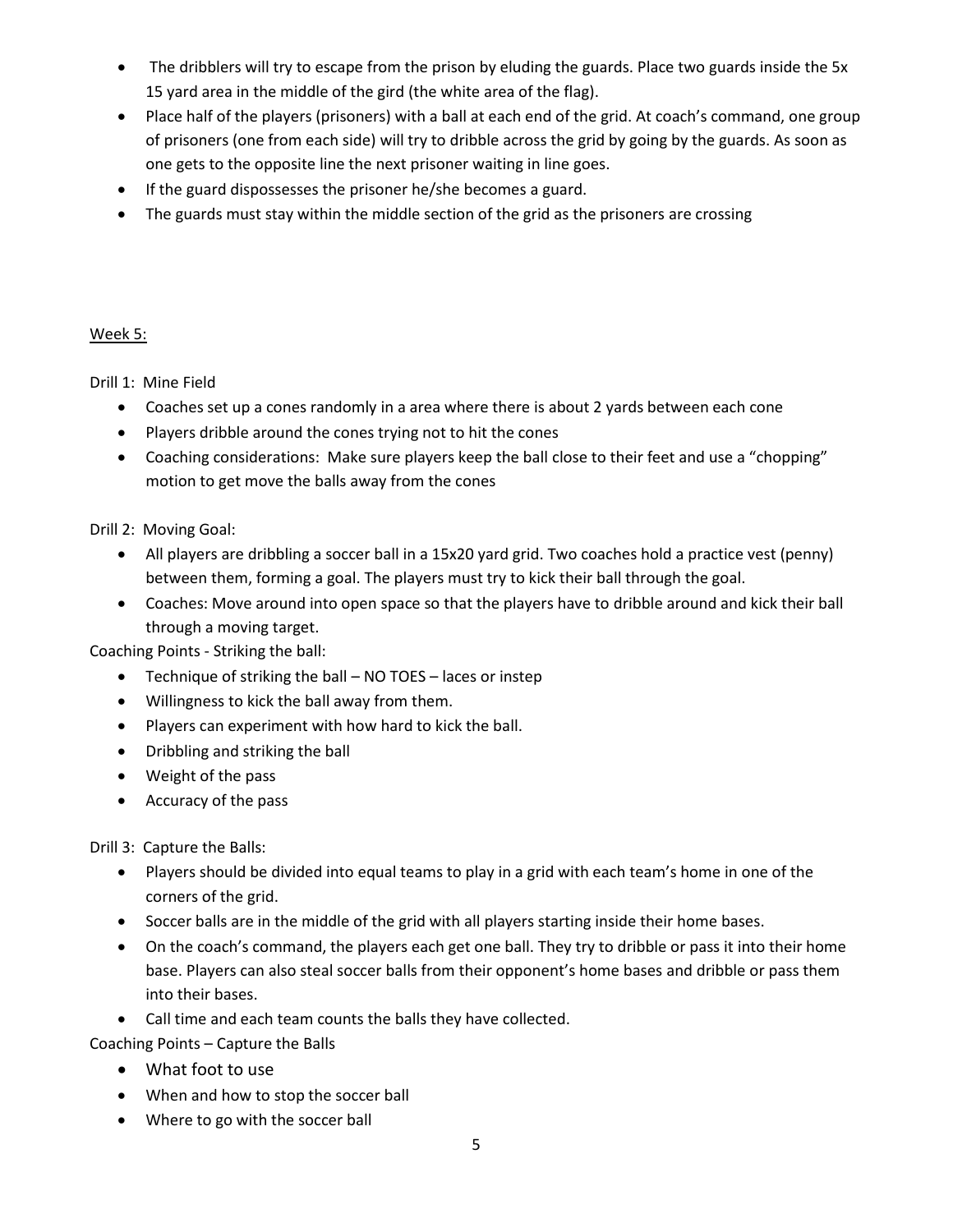- How to get the balls from the center or other home bases
- How to defend their home base
- Dribble or pass

## Week 6:

Drill 1: Gate Dribbling – passing

- Follow the set up for Gate dribbling that you did in Week 3
- This time break players into groups of 2 with one ball between them
- Players must pass the ball through the gate to their partner in order to score a point
- Work on players talking to each other about their location on the field and when to pass

# Drill 2: Catching Robbers

- All players are spread around a 15x20 grid
- Only two players (the cops) have soccer balls. When the coach says "let's catch some robbers" the cops attempt to catch the robbers who are running around the grid by striking their legs below knee height with their soccer balls.
- Once a robber is caught he/she goes and gets any ball from the perimeter and becomes a cop.
- Coach: Place the balls that are not being used around the perimeter of the grid.

Drill 3: Get "Outta" There (2v2):

• The players are divided into two teams, and positioned at either side of the coach outside a 10x15 yard grid with two small goals on each end line. The coach serves a ball into the grid and the players try to gain possession and score on their opponent. If a goal is scored or the soccer ball goes out of bounds, the coach yells "Get outta there" and the next four players come on the field.

# Week 7:

Drill 1: Cross Over Dribbling:

- Create a 15 x 20 yard rectangle. All players need a ball and need to stand somewhere around the perimeter (spread them out). When the coach says **"GO"** the players will try to dribble to the other side of the grid. When they reach the other side, the players turn and dribble back to their spots.
- Variation 2: Have then reach the other side and return to another spot.
- Variation 3: Time the activity and see how many times the players cross over in 30 seconds or a minute. They will need to add time, however, if they lose their ball outside the grid

# Drill 2: Triangle challenge

- $\bullet$  Set up cones in the 15 x 20 grid in groups of three triangles
- The basic idea to this drill will be for the kids to dribble into a triangle in the grid between two cones and exit the triangle through a separate two cones.
- Players can see how many triangles they can get through in 30 seconds
- Variation tell the players that they can enter the triangle forward but they must back out of the cone by turning and using a pullback move